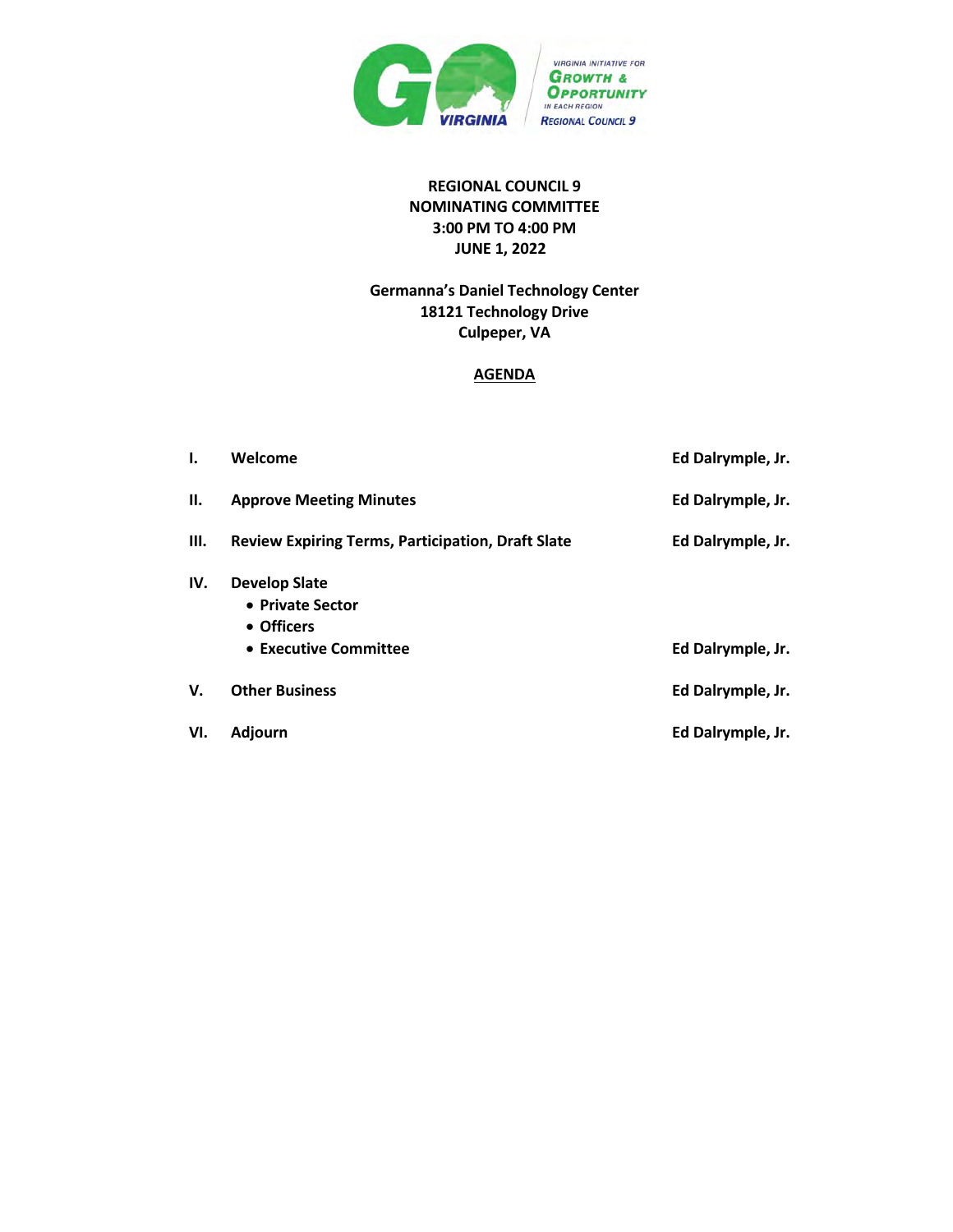

## **Regional Council 9 Nominating Committee Meeting March 11, 2022 8:30 AM – 9:30 AM Location: Zoom**

### **MINUTES**

**Members Attending:** Ed Dalrymple, Jr. (Chair), Tom Click, Brian Cole, Patrick Mauney, and Ed Scott **Members Absent:** Jim Cheng and Janet Gullickson **Staff:** Shannon Holland and Thomas Best

### **I. Welcome**

Ed Dalrymple called the meeting to order at 8:32 a.m.

Shannon Holland stated the following: *This meeting is being held virtually by electronic means in compliance with Virginia Code § 2.2-3708.2(A)(3), Albemarle County's Declaration of Local Emergency as approved by resolution of the Board of Supervisors, and Albemarle County's Ordinances to Ensure the Continuity of Government During the COVID-19 Disaster.*

### **II. Roll Call**

Shannon Holland performed a roll call vote and a quorum was established, as noted above.

### **III. Public Comment**

Shannon Holland stated that no public comments had been received.

### **IV. Approve Committee Business**

Ed Dalrymple stated that the listed business items had been grouped together to be discussed and approved with one motion and vote. There were no requests to move one or more items out of the group for separate consideration.

- 1. Meeting Minutes from June 3, 2021 There was no discussion about the Meeting Minutes.
- 2. Nominating Committee Calendar There was no discussion about the draft nominating committee calendar found in the agenda.
- 3. Member Eligibility
	- a. Shannon Holland advised it was her interpretation of the Bylaws that all Council Members with expiring terms were eligible for another three-year term and requested affirmation from the Committee.
	- b. Per the Bylaws, Members cannot serve more than two consecutive three-year terms, with some exceptions.
	- c. Private sector Members Jim Cheng, Tom Click, and Brian Cole served inaugural twoyear terms and were then elected to serve their first three-year terms, making them all eligible for another three-year term.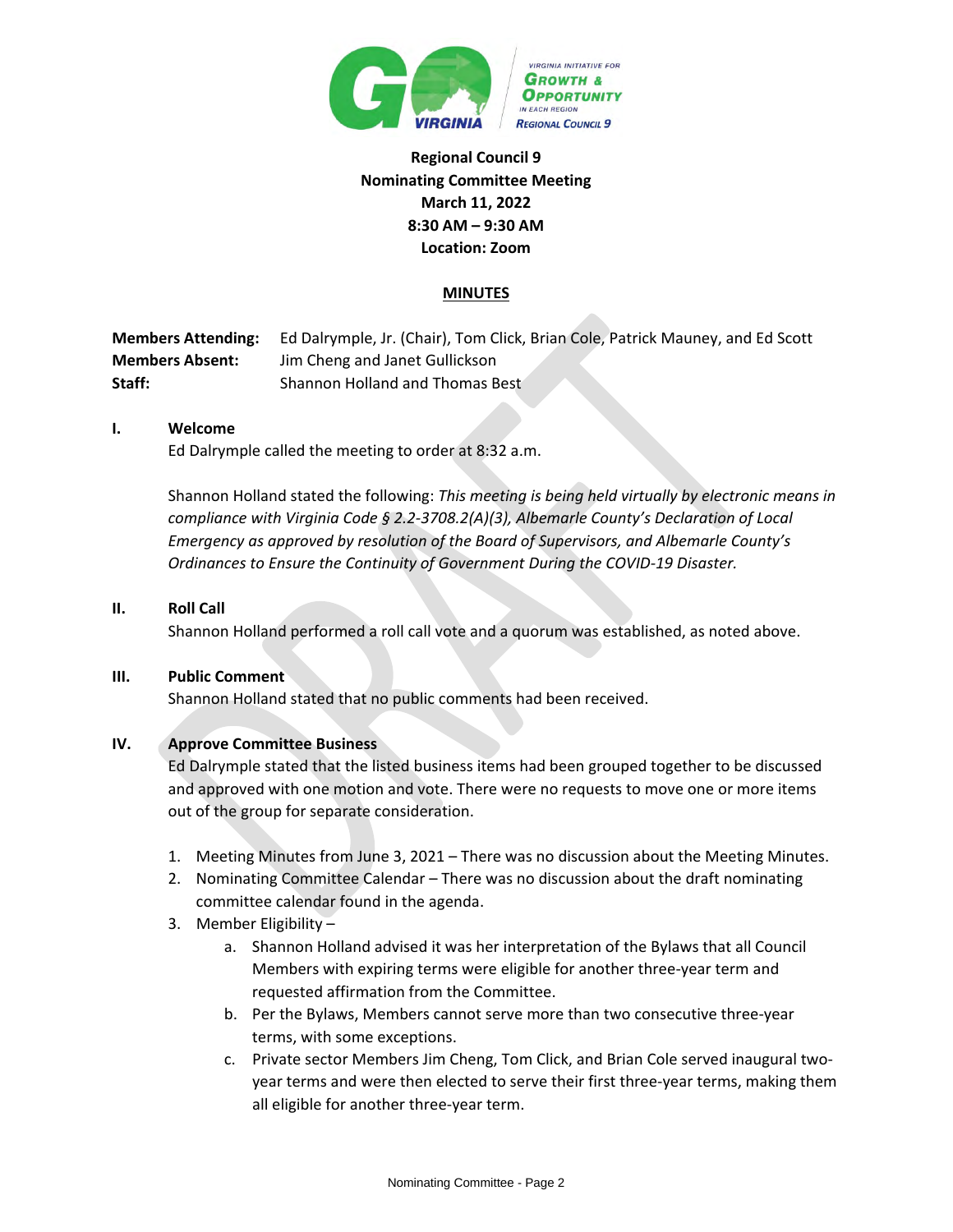- d. Private sector Member Felix Sarfo-Kantanka served one three-year term and was then appointed to fill the remaining term of a vacated seat, making him also eligible for another three-year term.
- e. The four public sector Members whose terms are expiring (Jim Crozier, Jan Gullickson, Paul McCulla, and Andy Wade) have each served only one three-year term.
- 4. Nomination Materials There was no discussion about the draft applications and supporting materials found in the agenda.

## *Ed Scott made a motion to approve the Committee Business as presented. Tom Click seconded the motion. A roll call vote was conducted. The motion carried.*

### **V. Discuss**

- 1. Outreach
	- a. Expiring Terms: Ed Dalrymple asked Committee Members how they would like to reach out to Council Members with expiring terms. Shannon Holland volunteered to follow up with the Members whose terms are expiring.
	- b. Private Sector Nominations Outreach: Patrick Mauney noted the way the Council had conducted Member recruitment activities in previous years, including making early contact with the Charlottesville Regional Chamber, had been largely successful.
- 2. Next Nominating Committee Appointments Ed Dalrymple said he would appoint a new Nominating Committee at the Region 9 Council's April 25 meeting and that new Committee will review nominations and prepare the Slate for the Council's Annual Meeting in June. Ed Dalrymple asked for recommendations and said he would also seek input from the Vice Chair.

### **VI. Other Business**

Ed Dalrymple shared the General Assembly Budget conferees were meeting in Richmond and the Council would know more about GO Virginia funding after that process concludes. At the Chair's request, Shannon Holland updated on a potential funds recapture scenario and how that would impact Region 9.

### **VII. Adjourn**

*Brian Cole made a motion to adjourn the meeting. The meeting adjourned at 8:51 a.m.*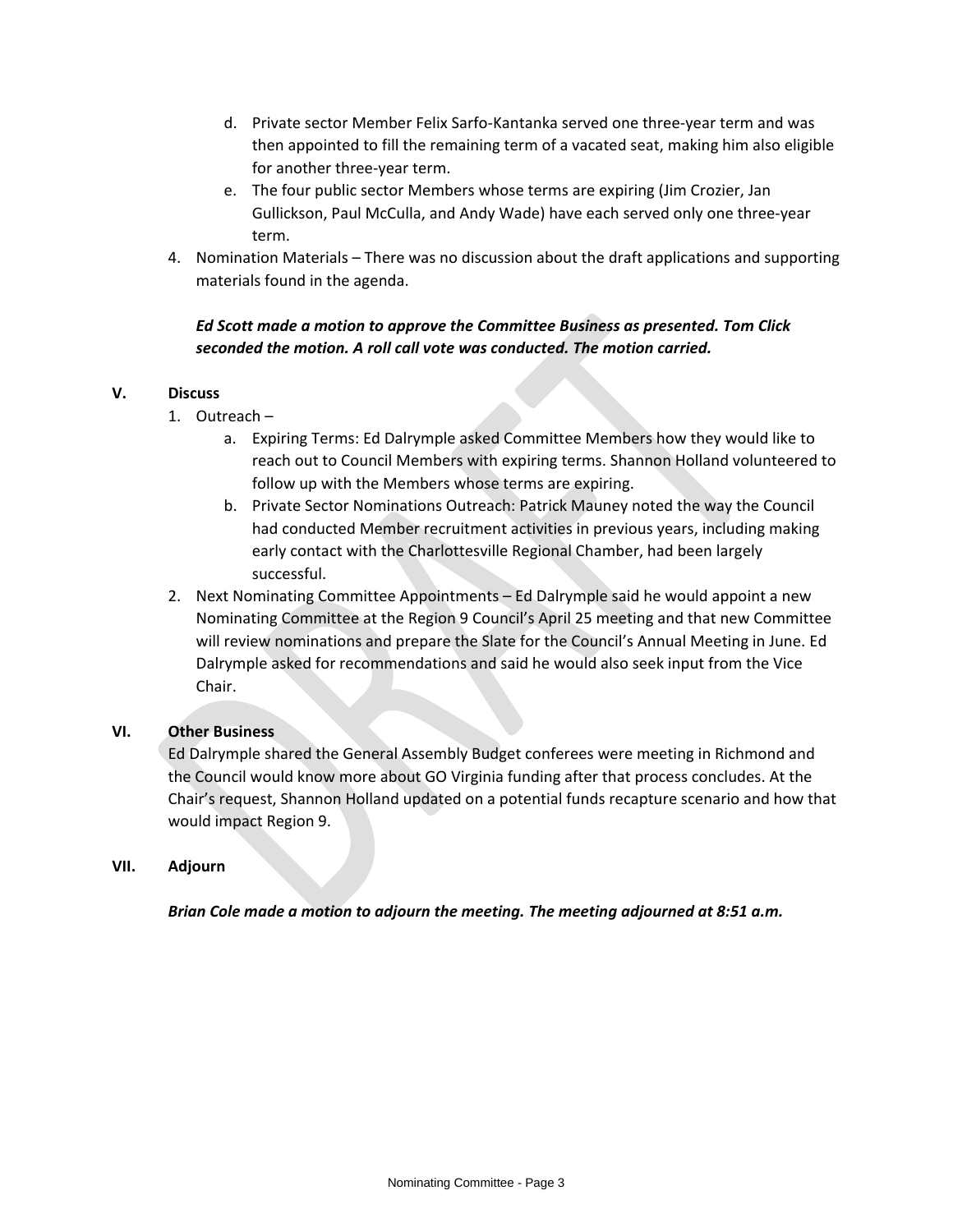#### **Region 9 Council Member Terms**

| <b>REGION 9</b>                                                                                                           |                   |                    | 6/30/2017 6/30/2018 | 6/30/2019    | 6/30/2020    6/30/2021    6/30/2022    6/30/2023    6/30/2024    6/30/2025 |        |           |                           |                |        |                   |                |         |                    |                    |                    |                    |                    |                    |                    |
|---------------------------------------------------------------------------------------------------------------------------|-------------------|--------------------|---------------------|--------------|----------------------------------------------------------------------------|--------|-----------|---------------------------|----------------|--------|-------------------|----------------|---------|--------------------|--------------------|--------------------|--------------------|--------------------|--------------------|--------------------|
|                                                                                                                           |                   |                    |                     |              |                                                                            |        |           |                           |                |        |                   |                |         |                    |                    |                    |                    |                    |                    |                    |
| LEGEND:                                                                                                                   |                   |                    |                     |              |                                                                            |        |           |                           |                |        |                   |                |         |                    |                    |                    |                    |                    |                    | Biz                |
| Green = 1st term                                                                                                          |                   |                    |                     |              |                                                                            |        |           |                           |                |        |                   |                |         |                    |                    |                    |                    |                    |                    |                    |
| Yellow = 2nd term                                                                                                         |                   |                    |                     |              |                                                                            |        |           |                           |                |        |                   |                |         | Bev Mfg            | T & Communications | Fin.Bus.Services   |                    | Entrepreneurship   |                    | Growing Exist.     |
| Orange = Other                                                                                                            |                   |                    |                     |              |                                                                            |        |           |                           |                |        |                   | Light Mfg      |         |                    |                    |                    | alent Dev          |                    |                    |                    |
| $x =$ begin term                                                                                                          |                   |                    |                     |              |                                                                            |        |           |                           |                |        |                   |                | Biotech | Spood:             |                    |                    |                    |                    |                    |                    |
| $o = end of term$                                                                                                         |                   | Vrs                | 3 Years             | 3 Years      | 3 Years                                                                    | 3 Year | 3 Year    | 3 Year                    | 3 Year         | 3 Year | <b>LOCALITY</b>   |                |         |                    |                    |                    |                    |                    | Sites              |                    |
|                                                                                                                           |                   |                    |                     |              |                                                                            |        |           |                           |                |        |                   |                |         |                    |                    |                    |                    |                    |                    |                    |
| <b>Chambers of Commerce</b>                                                                                               |                   |                    |                     |              |                                                                            |        |           |                           |                |        |                   |                |         |                    |                    |                    |                    |                    |                    |                    |
| Francoise Seillier-Moiseiwitch                                                                                            |                   |                    |                     |              |                                                                            | X      |           |                           | X              |        | Madison           |                |         | $\pmb{\mathsf{x}}$ |                    |                    |                    |                    |                    | $\pmb{\mathsf{x}}$ |
| Ed Dalrymple                                                                                                              |                   |                    |                     |              | X                                                                          |        |           | X                         |                |        | Culpeper          | $\pmb{\chi}$   |         |                    |                    |                    | $\pmb{\mathsf{x}}$ |                    |                    |                    |
| Ray Knott                                                                                                                 |                   |                    |                     |              | $\pmb{\mathsf{X}}$                                                         |        |           | X                         |                |        | Fauquier          |                |         |                    |                    | $\pmb{\times}$     |                    |                    |                    | $\mathbf{x}$       |
| Tom Click                                                                                                                 |                   |                    |                     | o X          |                                                                            |        | $\circ$   |                           |                |        | Louisa            | $\pmb{\times}$ |         |                    |                    |                    |                    | $\pmb{\mathsf{x}}$ |                    |                    |
|                                                                                                                           |                   |                    |                     |              |                                                                            |        |           |                           |                |        |                   |                |         |                    |                    |                    |                    |                    |                    |                    |
| At-Large                                                                                                                  |                   |                    |                     |              |                                                                            |        |           |                           |                |        |                   |                |         |                    |                    |                    |                    |                    |                    |                    |
| The Hon. Jim Cheng                                                                                                        |                   | $\mathbf{x}$       |                     | o X          |                                                                            |        | $\circ$   |                           |                |        | Albemarle/Cville  |                |         |                    | $\mathbf{x}$       |                    |                    | $\pmb{\times}$     |                    |                    |
| <b>Brian Cole</b>                                                                                                         |                   | $\bar{\mathbf{x}}$ |                     | o X          |                                                                            |        | $\bullet$ |                           |                |        | Albemarle/Cville  |                |         |                    |                    | $\pmb{\mathsf{x}}$ |                    |                    |                    | $\mathsf{x}$       |
| Yolunda Harrell                                                                                                           |                   |                    |                     |              | $\mathsf{x}$                                                               |        |           | $\boldsymbol{\mathsf{X}}$ |                |        | Charlottesville   |                |         | $\mathsf{x}$       |                    |                    |                    |                    |                    | $\mathbf{x}$       |
| Rob Archer                                                                                                                |                   |                    |                     |              |                                                                            | X      |           |                           | X              |        | Charlottesville   |                |         |                    |                    | $\pmb{\times}$     |                    |                    |                    |                    |
| The Hon. Ed Scott                                                                                                         |                   |                    |                     |              | $\mathsf{X}$                                                               |        |           | X                         |                |        | Orange/Madison    |                |         |                    |                    | $\mathsf{x}$       |                    |                    |                    |                    |
|                                                                                                                           |                   |                    |                     |              |                                                                            |        |           |                           |                |        |                   |                |         |                    |                    |                    |                    |                    |                    |                    |
| PRIVATE SECTOR-APPOINTMENTED                                                                                              |                   |                    |                     |              |                                                                            |        |           |                           |                |        |                   |                |         |                    |                    |                    |                    |                    |                    |                    |
| <b>Central Virginia Partnership</b>                                                                                       |                   |                    |                     |              |                                                                            |        |           |                           |                |        |                   |                |         |                    |                    |                    |                    |                    |                    |                    |
| Ethan Dunstan (John Young/Alicia Pittori)                                                                                 |                   |                    |                     |              | $\pmb{\mathsf{X}}$                                                         |        |           | $\pmb{\times}$            |                |        | Albemarle/Cville  |                |         |                    |                    | $\pmb{\mathsf{x}}$ |                    |                    |                    | $\pmb{\chi}$       |
| Felix Sarfo-Kantanka (Kurt Krueger)                                                                                       |                   |                    |                     | $\pmb{\chi}$ |                                                                            |        | $\circ$   |                           |                |        | All except Louisa |                |         |                    |                    | $\pmb{\mathsf{x}}$ |                    |                    | $\pmb{\mathsf{x}}$ |                    |
| Mr. Sarfo-Kantanka served a 3 year At Large term (2018-2021); in 2021 he was appointed to complete the term for K. Kruger |                   |                    |                     |              |                                                                            |        |           |                           |                |        |                   |                |         |                    |                    |                    |                    |                    |                    |                    |
| Piedmont Workforce Network - Chair                                                                                        |                   |                    |                     |              |                                                                            |        |           |                           |                |        |                   |                |         |                    |                    |                    |                    |                    |                    |                    |
| Antwon Brinson                                                                                                            | <b>EX OFFICIO</b> |                    |                     |              |                                                                            |        |           |                           |                |        | Albemarle/Cville  |                |         | $\pmb{\mathsf{x}}$ |                    |                    | $\pmb{\mathsf{x}}$ |                    |                    |                    |
|                                                                                                                           |                   |                    |                     |              |                                                                            |        |           |                           |                |        |                   |                |         |                    |                    |                    |                    |                    |                    |                    |
| <b>PUBLIC SECTOR</b>                                                                                                      |                   |                    |                     |              |                                                                            |        |           |                           |                |        |                   |                |         |                    |                    |                    |                    |                    |                    |                    |
| <b>Educational Institutions</b>                                                                                           |                   |                    |                     |              |                                                                            |        |           |                           |                |        |                   |                |         |                    |                    |                    |                    |                    |                    |                    |
| Pace Lochte                                                                                                               |                   |                    |                     |              | $\mathsf{X}$                                                               |        |           | $\pmb{\chi}$              |                |        |                   |                |         |                    |                    |                    |                    |                    |                    |                    |
| Kim Blosser                                                                                                               |                   |                    |                     |              | $\pmb{\mathsf{X}}$                                                         |        |           | X                         |                |        |                   |                |         |                    |                    |                    |                    |                    |                    |                    |
| Jan Gullickson                                                                                                            |                   |                    |                     | $\pmb{\chi}$ |                                                                            |        | $\circ$   |                           |                |        |                   |                |         |                    |                    |                    |                    |                    |                    |                    |
|                                                                                                                           |                   |                    |                     |              |                                                                            |        |           |                           |                |        |                   |                |         |                    |                    |                    |                    |                    |                    |                    |
| <b>Elected Officials</b>                                                                                                  |                   |                    |                     |              |                                                                            |        |           |                           |                |        |                   |                |         |                    |                    |                    |                    |                    |                    |                    |
| The Hon. Jim Crozier                                                                                                      |                   |                    |                     | X            |                                                                            |        | $\bullet$ |                           |                |        | Orange            |                |         |                    |                    |                    |                    |                    |                    |                    |
| The Honorable Tony O'Brien                                                                                                |                   |                    | $\pmb{\times}$      |              |                                                                            | X      |           |                           | $\pmb{\times}$ |        | Fluvanna          |                |         |                    |                    |                    |                    |                    |                    |                    |
|                                                                                                                           |                   |                    |                     |              |                                                                            |        |           |                           |                |        |                   |                |         |                    |                    |                    |                    |                    |                    |                    |
| <b>Locality Administrators</b>                                                                                            |                   |                    |                     |              |                                                                            |        |           |                           |                |        |                   |                |         |                    |                    |                    |                    |                    |                    |                    |
| Paul McCulla                                                                                                              |                   |                    |                     | $\mathsf{X}$ |                                                                            |        | $\circ$   |                           |                |        | Fauquier          |                |         |                    |                    |                    |                    |                    |                    |                    |
| Christian Goodwin                                                                                                         |                   |                    | X                   |              |                                                                            | X      |           |                           | X              |        | Louisa            |                |         |                    |                    |                    |                    |                    |                    |                    |
|                                                                                                                           |                   |                    |                     |              |                                                                            |        |           |                           |                |        |                   |                |         |                    |                    |                    |                    |                    |                    |                    |
| <b>Regional Commission Directors</b>                                                                                      |                   |                    |                     |              |                                                                            |        |           |                           |                |        |                   |                |         |                    |                    |                    |                    |                    |                    |                    |
| <b>Patrick Mauney</b>                                                                                                     | <b>EX OFFICIO</b> |                    |                     |              |                                                                            |        |           |                           |                |        | PD9               |                |         |                    |                    |                    |                    |                    |                    |                    |
| Christine Jacobs                                                                                                          | <b>EX OFFICIO</b> |                    |                     |              |                                                                            |        |           |                           |                |        | <b>PD10</b>       |                |         |                    |                    |                    |                    |                    |                    |                    |
|                                                                                                                           |                   |                    |                     |              |                                                                            |        |           |                           |                |        |                   |                |         |                    |                    |                    |                    |                    |                    |                    |
| <b>Local Economic Development</b>                                                                                         |                   |                    |                     |              |                                                                            |        |           |                           |                |        |                   |                |         |                    |                    |                    |                    |                    |                    |                    |
|                                                                                                                           |                   |                    |                     |              |                                                                            |        |           |                           |                |        |                   |                |         |                    |                    |                    |                    |                    |                    |                    |
| Paige Read                                                                                                                |                   |                    |                     |              |                                                                            | X      |           |                           | X              |        | Culpeper          |                |         |                    |                    |                    |                    |                    |                    |                    |
| Andy Wade                                                                                                                 |                   |                    |                     | X            |                                                                            |        | $\circ$   |                           |                |        | Louisa            |                |         |                    |                    |                    |                    |                    |                    |                    |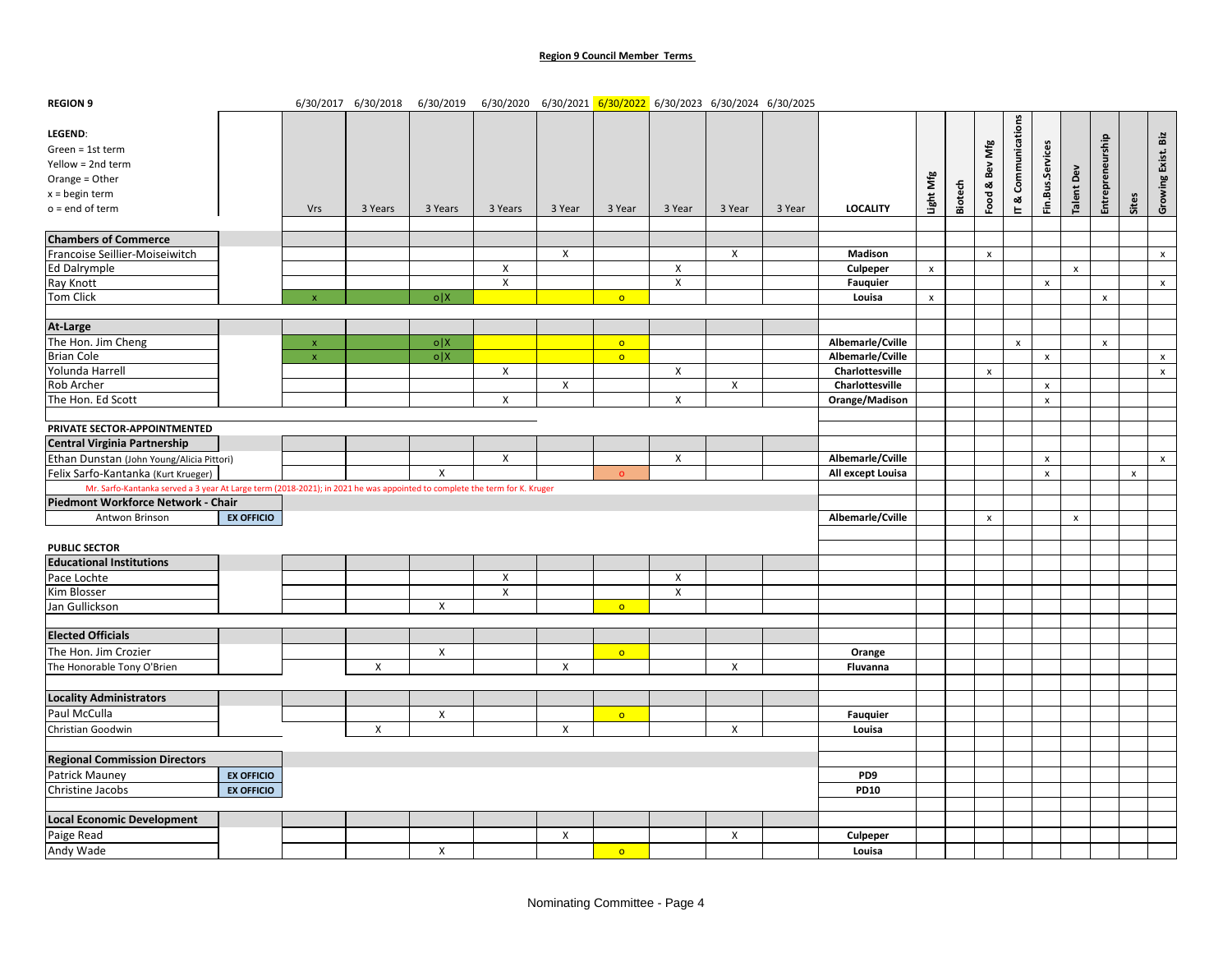# **GO Virginia Council Participation - FY2022**

|                                     |                           |    |                    |                         |            | <b>YTD</b>           |
|-------------------------------------|---------------------------|----|--------------------|-------------------------|------------|----------------------|
| <b>MEMBER</b>                       | 9-Aug-21                  |    | 1-Oct-21 31-Jan-22 | $25-Apr-22$             | 30-Jun-22  | <b>Participation</b> |
| 1 Archer, Rob                       | X                         | X  | X                  | X                       | <b>TBD</b> | 100%                 |
| 2 Blosser, Kim                      | X                         | X  | Χ                  | X                       | <b>TBD</b> | 100%                 |
| 3 Brinson, Antwon                   | n/a                       |    | X                  |                         | <b>TBD</b> | 33%                  |
| 4 Cheng, Jim                        | $\sf X$                   | X  | X                  | X                       | <b>TBD</b> | 100%                 |
| 5 Click, Tom                        | $\mathsf{X}$              | X  | Χ                  | X                       | <b>TBD</b> | 100%                 |
| 6 Cole, Brian                       | X                         | X  | X                  | X                       | <b>TBD</b> | 100%                 |
| 7 Crozier, Jim                      | $\mathsf{X}$              | X  | Χ                  | X                       | <b>TBD</b> | 100%                 |
| 8 Dalrymple, Ed Jr. (Chair)         | $\mathsf{X}$              | X  | Χ                  | X                       | <b>TBD</b> | 100%                 |
| 9 Dunstan, Ethan                    | n/a                       | X  | X                  | X                       | <b>TBD</b> | 100%                 |
| 10 Goodwin, Christian               | X                         | X  | X                  | X                       | <b>TBD</b> | 100%                 |
| 11 Gullickson, Jan                  |                           |    | Χ                  | X                       | <b>TBD</b> | 50%                  |
| 12 Harrell, Yolunda                 | $\boldsymbol{\mathsf{X}}$ |    | X                  | X                       | <b>TBD</b> | 75%                  |
| 13 Jacobs, Christine                | $\mathsf{x}$              | X  | X                  | X                       | <b>TBD</b> | 100%                 |
| 14 Knott, Ray (Vice Chair)          | $\sf X$                   | x  | Χ                  | X                       | <b>TBD</b> | 100%                 |
| 15 Lochte, Pace                     |                           | X  |                    | X                       | <b>TBD</b> | 50%                  |
| 16 Mauney, Patrick (Treasurer)      | X                         | X  | X                  | X                       | <b>TBD</b> | 100%                 |
| 17 McCulla, Paul                    |                           |    | X                  |                         | <b>TBD</b> | 25%                  |
| 18 O'Brien, Tony                    |                           | X  | Χ                  |                         | <b>TBD</b> | 50%                  |
| 19 Read, Paige                      |                           | X  | X                  | $\overline{\mathsf{x}}$ | <b>TBD</b> | 75%                  |
| 20 Sarfo-Kantanka, Felix            |                           | X  | X                  |                         | <b>TBD</b> | 50%                  |
| 21 Scott, Ed                        |                           | Χ  | X                  | X                       | <b>TBD</b> | 75%                  |
| 22 Seillier-Moiseiwitsch, Francoise |                           | X  | Χ                  | X                       | <b>TBD</b> | 75%                  |
| 23 Wade, Andy                       | $\boldsymbol{\mathsf{X}}$ | X  | Χ                  | $\overline{\mathsf{X}}$ | <b>TBD</b> | 100%                 |
|                                     |                           |    |                    |                         |            |                      |
| <b>TOTAL PARTICIPANTS</b>           | 13                        | 19 | 22                 | 19                      | <b>TBD</b> |                      |

Ray, Steve Young, John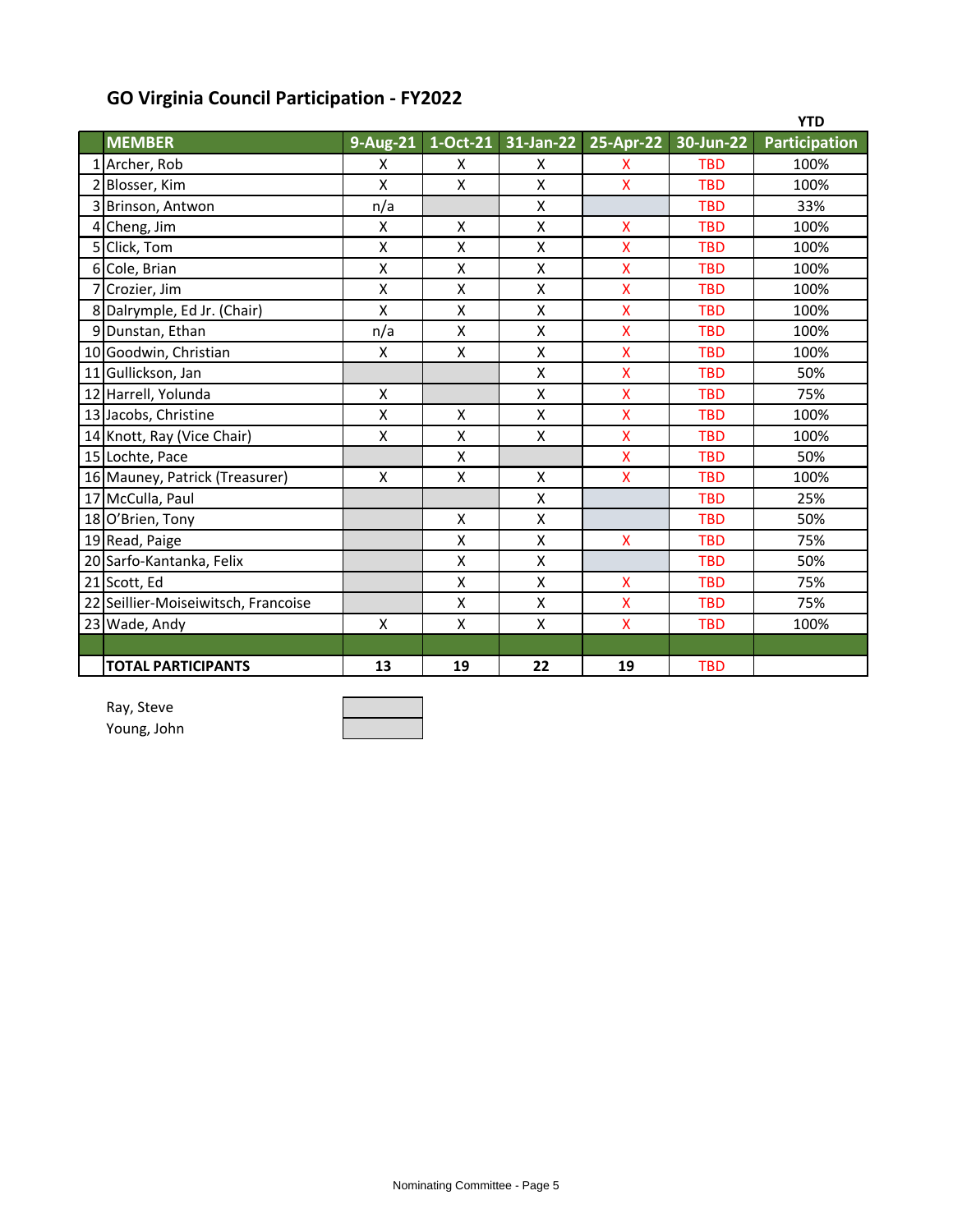# **GO Virginia Council Participation - FY2021**

|                                  |                         |                         |           |                         |                 | <b>YTD</b>           |
|----------------------------------|-------------------------|-------------------------|-----------|-------------------------|-----------------|----------------------|
| <b>MEMBER</b>                    | 23-Jul-20               | 14-Oct-20               | 28-Jan-21 | $26$ -Apr-21            | 29-Jun-21       | <b>Participation</b> |
| 1 Azimipour, Mansour             | X                       |                         | X         |                         |                 | 40%                  |
| 2 Blosser, Kim                   | X                       | X                       | X         | $\mathsf{x}$            | $\mathsf{x}$    | 100%                 |
| 3 Jacobs, Christine              | n/a                     | n/a                     | n/a       | $\pmb{\mathsf{X}}$      | X               | 100%                 |
| 4 Cheng, Jim                     | $\mathsf{\chi}$         | X                       | X         | $\pmb{\mathsf{X}}$      | $\mathsf{\chi}$ | 100%                 |
| 5 Click, Tom                     | $\pmb{\mathsf{X}}$      | $\pmb{\mathsf{X}}$      | X         | $\pmb{\mathsf{X}}$      |                 | 80%                  |
| 6 Cole, Brian                    | $\sf X$                 | $\overline{\mathsf{X}}$ | X         | $\mathsf{\chi}$         | $\mathsf{x}$    | 100%                 |
| 7 Crozier, Jim                   | $\pmb{\mathsf{X}}$      | X                       | X         | $\pmb{\mathsf{X}}$      |                 | 80%                  |
| 8 Dalrymple, Ed Jr. (Vice Chair) | $\mathsf{\chi}$         | X                       | X         | X                       | X               | 100%                 |
| 9 Read, Paige                    | n/a                     | n/a                     | n/a       | $\pmb{\chi}$            | $\mathsf{x}$    | 100%                 |
| 10 Goodwin, Christian            | $\sf X$                 | X                       | X         | $\pmb{\mathsf{X}}$      | $\mathsf{x}$    | 100%                 |
| 11 Gullickson, Jan               | X                       |                         | X         |                         | $\mathsf{x}$    | 60%                  |
| 12 Harrell, Yolunda              | $\mathsf{\chi}$         | X                       |           | X                       | $\mathsf{\chi}$ | 80%                  |
| 13 Knott, Ray (Treasurer)        | $\pmb{\mathsf{X}}$      | X                       | X         | $\pmb{\chi}$            | $\mathsf{\chi}$ | 100%                 |
| 14 Krueger, Kurt                 | $\mathsf{\chi}$         | X                       | X         | $\mathsf{\overline{X}}$ | $\sf X$         | 100%                 |
| 15 Lochte, Pace                  |                         | $\pmb{\mathsf{X}}$      | Χ         | $\pmb{\mathsf{X}}$      | $\mathsf{X}$    | 80%                  |
| 16 Mauney, Patrick               | $\pmb{\mathsf{X}}$      | X                       | Χ         | X                       | $\mathsf{X}$    | 100%                 |
| 17 McCulla, Paul                 |                         |                         | X         |                         |                 | 20%                  |
| 18 O'Brien, Tony                 | $\mathsf{x}$            | X                       | X         | $\mathsf{X}$            | $\mathsf{x}$    | 100%                 |
| 19 Young, John                   | n/a                     | n/a                     | n/a       | X                       | X               | 100%                 |
| 20 Sarfo-Kantanka, Felix         | $\mathsf{\chi}$         | X                       | X         | $\pmb{\mathsf{X}}$      | $\mathsf{X}$    | 100%                 |
| 21 Scott, Ed (Chair)             | $\pmb{\mathsf{X}}$      | $\pmb{\mathsf{X}}$      | Χ         | $\pmb{\mathsf{X}}$      | $\mathsf{X}$    | 100%                 |
| 22 Wade, Andy                    | $\overline{\mathsf{X}}$ |                         |           | X                       |                 | 40%                  |
| 23 Ray, Steve                    | n/a                     | n/a                     | n/a       | $\pmb{\chi}$            |                 | 50%                  |
|                                  |                         |                         |           |                         |                 |                      |
| <b>TOTAL PARTICIPANTS</b>        | 20                      | 19                      | 20        | 20                      | 17              |                      |

| Boyles, Chip    |  |  |
|-----------------|--|--|
| Friedman, Miles |  |  |
| Pitorri, Alicia |  |  |
| Walters, Liz    |  |  |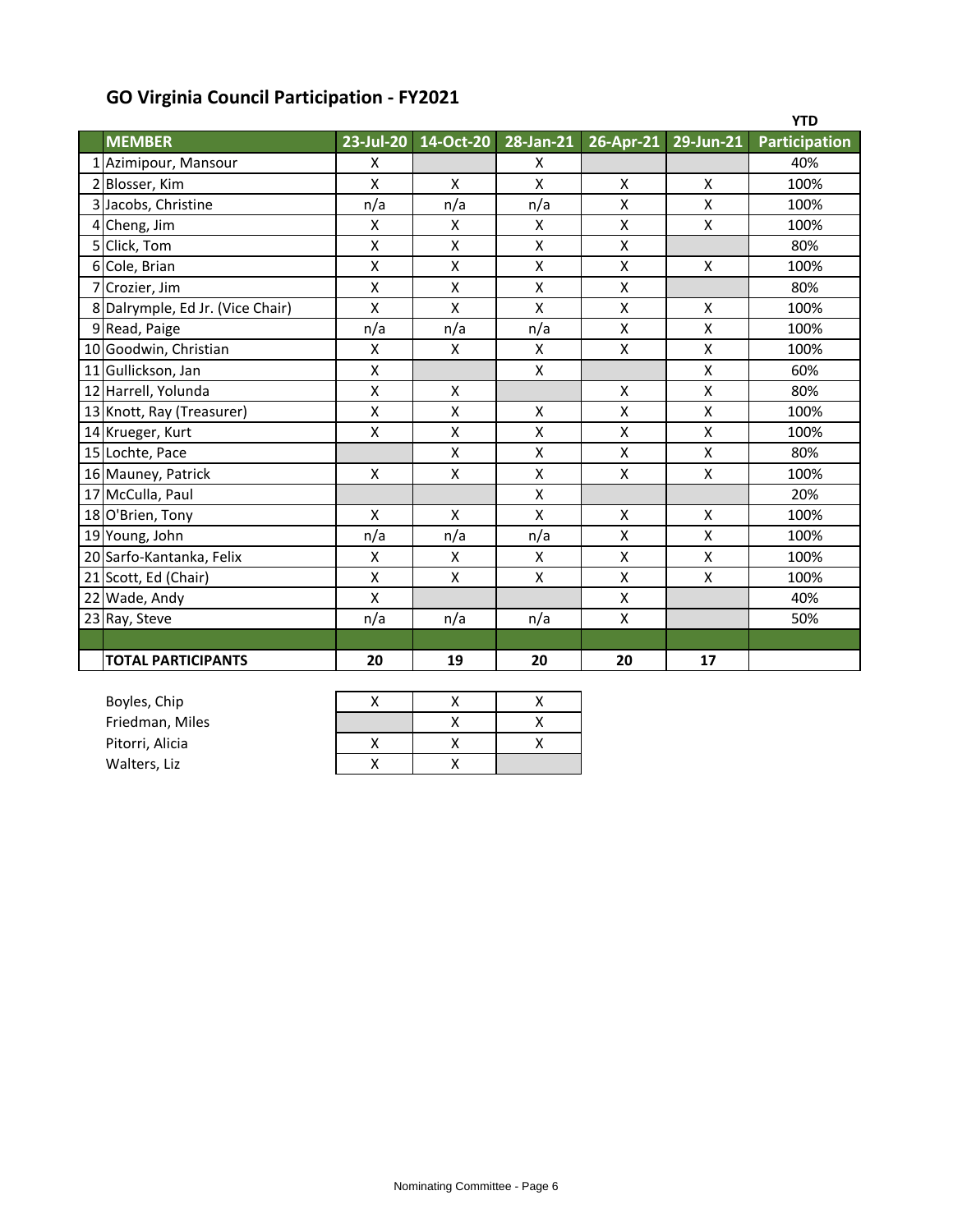|                           |           |           |           |           | <b>YTD</b>           |
|---------------------------|-----------|-----------|-----------|-----------|----------------------|
| <b>MEMBER</b>             | 10-Oct-19 | 30-Jan-20 | 30-Apr-20 | 19-Jun-20 | <b>Participation</b> |
| 1 Azimipour, Mansour      |           | x         | X         |           | 50%                  |
| 2 Boyles, Chip            | Χ         | Χ         | Χ         | X         | 100%                 |
| 3 Bruguiere, Shelby       |           |           | Χ         | X         | 50%                  |
| 4 Cheng, Jim              | X         | X         | X         | X         | 100%                 |
| 5 Click, Tom              | X         |           | X         | X         | 75%                  |
| 6 Cole, Brian             | X         | X         | X         | X         | 100%                 |
| 7 Crozier, Jim            | X         | Χ         | X         | X         | 100%                 |
| 8 Dalrymple, Ed Jr.       | Χ         | Χ         | Χ         | Χ         | 100%                 |
| 9 Friedman, Frank         | X         | Χ         |           |           | 50%                  |
| 10 Friedman, Miles        | X         | Χ         | X         | X         | 100%                 |
| 11 Goodwin, Christian     | Χ         | Χ         | X         |           | 75%                  |
| 12 Gullickson, Jan        |           | X         | X         | X         | 75%                  |
| 13 Knott, Ray             | Χ         | Χ         | X         | Χ         | 100%                 |
| 14 Krueger, Kurt          | X         | X         | X         | X         | 100%                 |
| 15 Lochte, Pace           | X         | Χ         | X         | X         | 100%                 |
| 16 Mauney, Patrick        | Χ         | X         | X         | X         | 100%                 |
| 17 McCulla, Paul          |           | X         | X         | X         | 75%                  |
| 18 O'Brien, Tony          |           | Χ         |           |           | 25%                  |
| 19 Pettit, David          | X         |           | Χ         |           | 50%                  |
| 20 Sarfo-Kantanka, Felix  | Χ         |           | Χ         | X         | 75%                  |
| 21 Scott, Ed              | Χ         | X         | Χ         | X         | 100%                 |
| 22 Wade, Andy             | X         | Χ         | X         |           | 75%                  |
| 23 Walters, Liz           | X         | Χ         | X         | X         | 100%                 |
|                           |           |           |           |           |                      |
| <b>TOTAL PARTICIPANTS</b> | 18        | 19        | 21        | 17        |                      |

## **GO Virginia Council Participation - FY2020**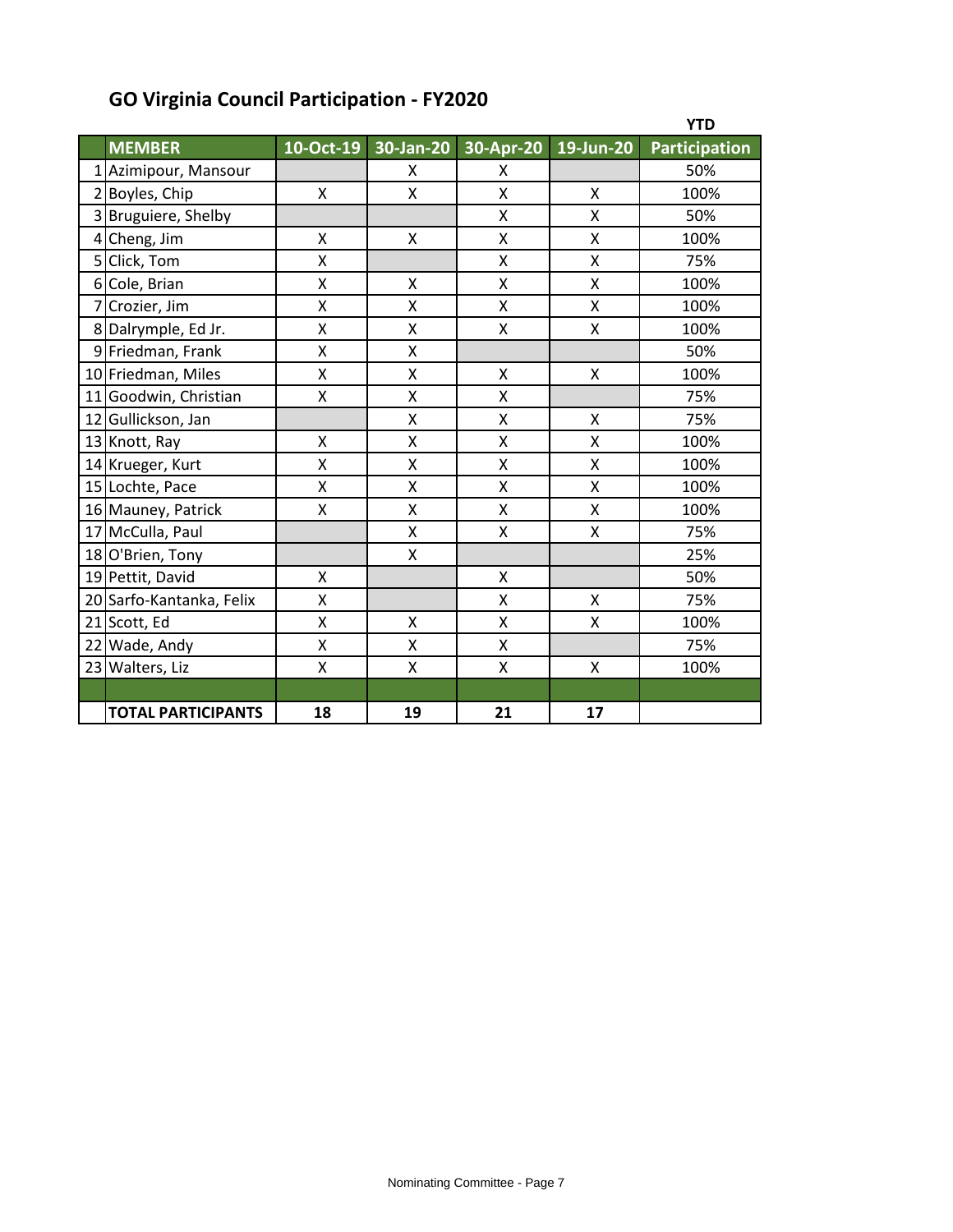

## **SLATE OF NOMINEES GO VIRGINIA REGIONAL COUNCIL 9 JUNE 30, 2022 ANNUAL MEETING**

### **VOTE FOR ACCEPTANCE**

## **Terms begin July 1, 2022, unless otherwise noted.**

## **PUBLIC SECTOR APPOINTMENTS**

| Organization                                                                         | <b>Name</b> | <b>Term</b> |
|--------------------------------------------------------------------------------------|-------------|-------------|
| Rappahannock-Rapidan Regional Commission<br>- Elected Official                       |             | 3 years     |
| Rappahannock-Rapidan Regional Commission<br>- Chief Administrator                    |             | 3 years     |
| Thomas Jefferson Planning District Commission<br>- Local Economic Development Office |             | 3 years     |

## **PRIVATE SECTOR APPOINTMENTS**

| Organization                                      | <b>Name</b>               | <b>Term</b> |
|---------------------------------------------------|---------------------------|-------------|
| Central Virginia Partnership                      | Felix Sarfo-Kantanka, Jr. | 3 years     |
| Virginia Career Works - Piedmont Region,<br>Chair |                           | Ex-Officio  |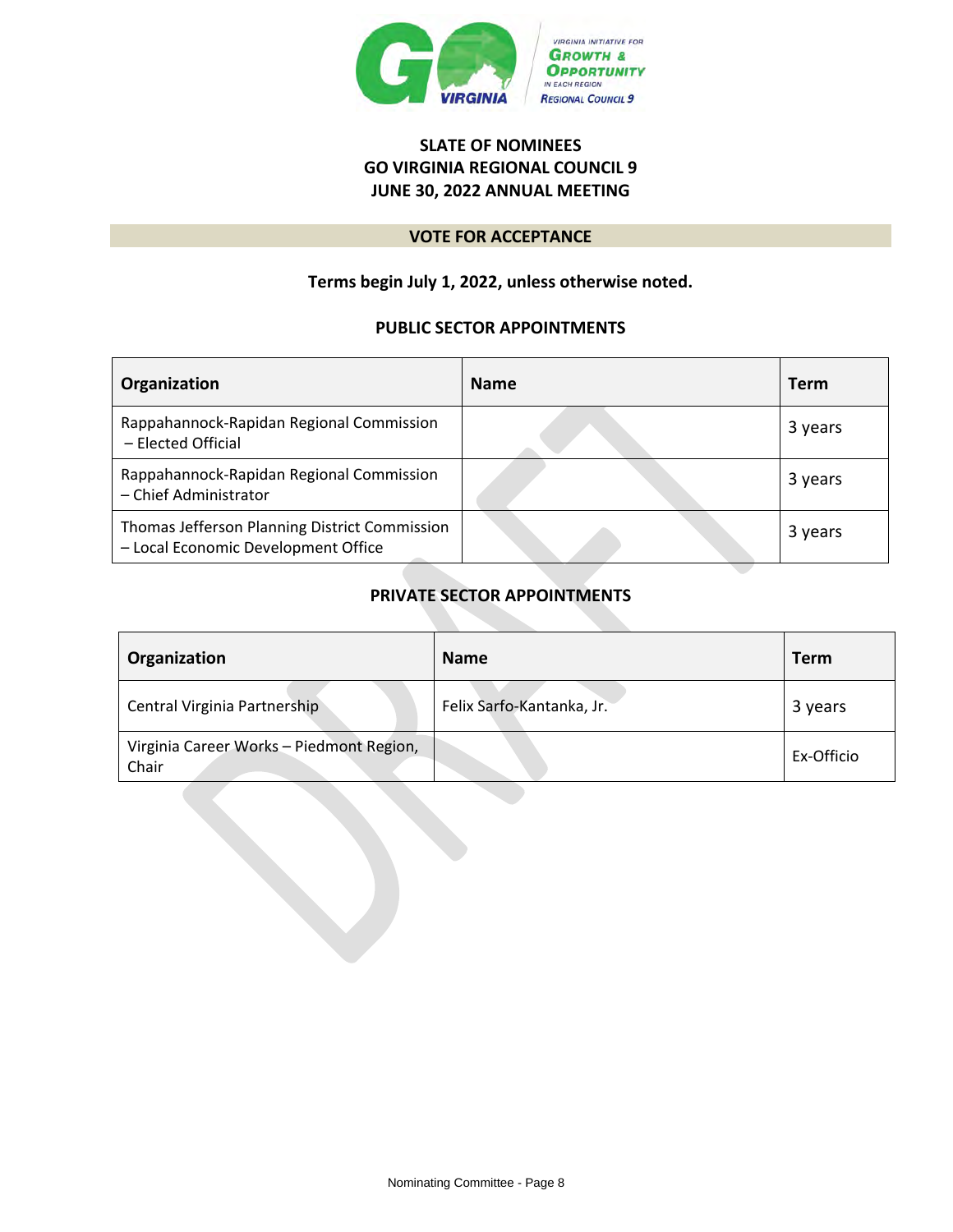

## **SLATE OF NOMINEES GO VIRGINIA REGIONAL COUNCIL 9 JUNE 30, 2022 ANNUAL MEETING**

#### **VOTE FOR APPROVAL**

## **Terms begin July 1, 2022, unless otherwise noted.**

## **PRIVATE SECTOR MEMBER SLATE Chamber of Commerce & At-Large**

| <b>Nomination</b>          | <b>Name</b> | <b>Term</b> |
|----------------------------|-------------|-------------|
| <b>Chamber of Commerce</b> |             | 3 Years     |
| At-Large                   |             | 3 Years     |
| At-Large                   |             | 3 Years     |

## **OFFICERS AND EXECUTIVE COMMITTEE**

| Role*               | <b>Name</b> |
|---------------------|-------------|
| Chair               |             |
| <b>Vice Chair</b>   |             |
| Treasurer/Secretary |             |
| At-Large            |             |
| At-Large            |             |
| At-Large            |             |
| At-Large            |             |

**\*Service:** Chair and Vice Chair serve from immediately after the Annual Meeting until immediately after the following Annual Meeting or until their successors are subsequently elected. Annual Meetings are held yearly in June. All other Executive Committee Members serve annually.